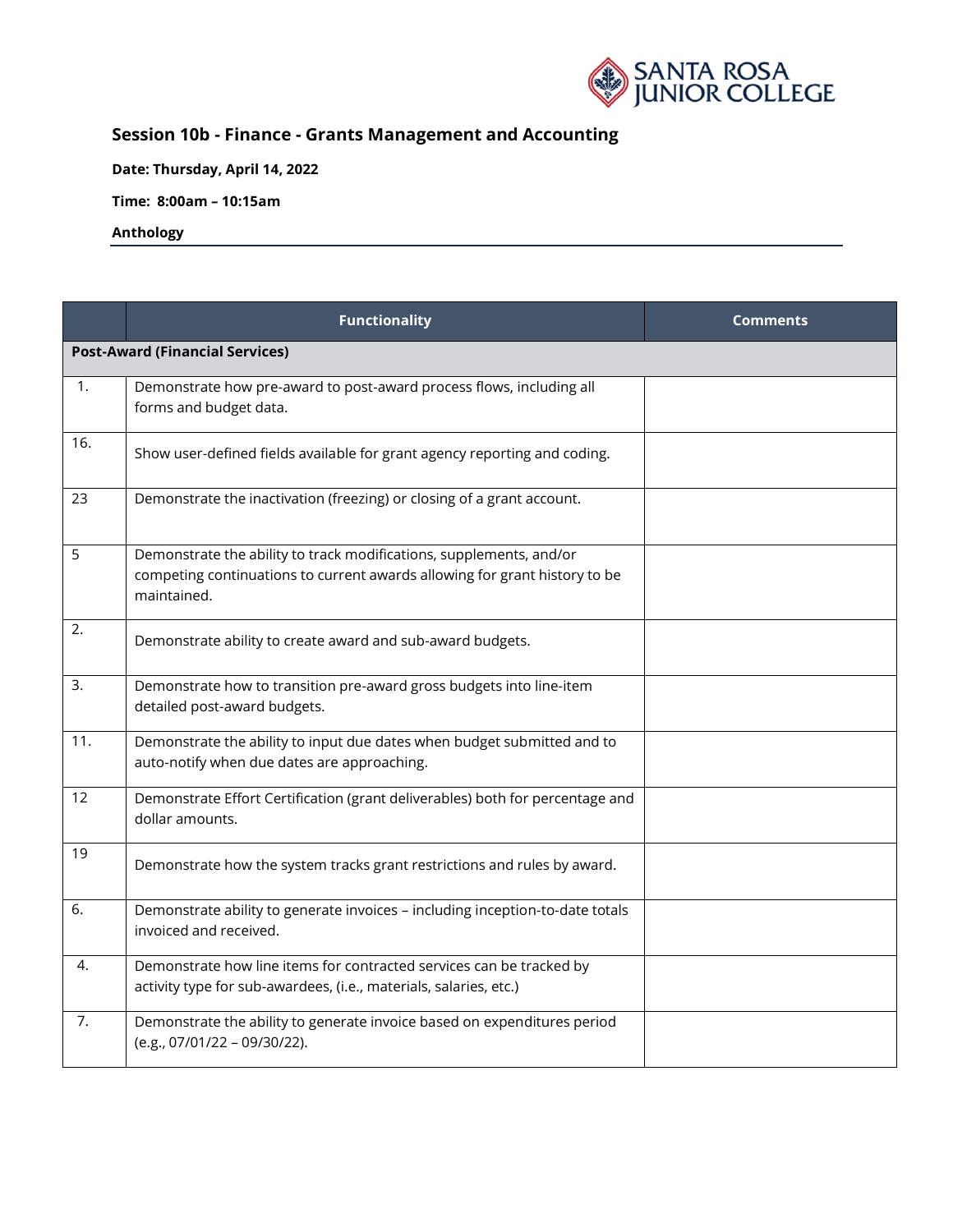

**Date: Thursday, April 14, 2022**

**Time: 8:00am – 10:15am** 

|     | <b>Functionality</b>                                                                                                                                                              | <b>Comments</b> |
|-----|-----------------------------------------------------------------------------------------------------------------------------------------------------------------------------------|-----------------|
| 9.  | Demonstrate how invoices include payments received and outstanding<br>amounts due by line item.                                                                                   |                 |
| 18. | Demonstrate how the system calculates claimable indirect costs.                                                                                                                   |                 |
| 22. | Demonstrate the calculation of indirect costs, including the following:<br>Cost/share transactions<br>a.<br>Transaction-based calculations or those that occur on a monthly basis |                 |
| 20. | Demonstrate the invoice process for grant accounts.                                                                                                                               |                 |
| 24. | Demonstrate the grants accounting process.                                                                                                                                        |                 |
| 10  | Demonstrate ability to generate reminder notices to PIs when progress<br>reports are due.                                                                                         |                 |
| 17. | Demonstrate how the system provides for user defined tracking and<br>reporting.                                                                                                   |                 |
| 8.  | Demonstrate the ability to cross fiscal years and to generate reports that<br>cross fiscal years.                                                                                 |                 |
| 13. | Demonstrate projection reports:                                                                                                                                                   |                 |
|     | Demonstrate "tracking at-a-glance" capabilities to pull various grants<br>a.<br>or groups of grants and budgets to display expenditures, balances,<br>and variances.              |                 |
|     | Demonstrate how the system alerts when maximum percentage<br>b.<br>amounts are different from approved budget variances.                                                          |                 |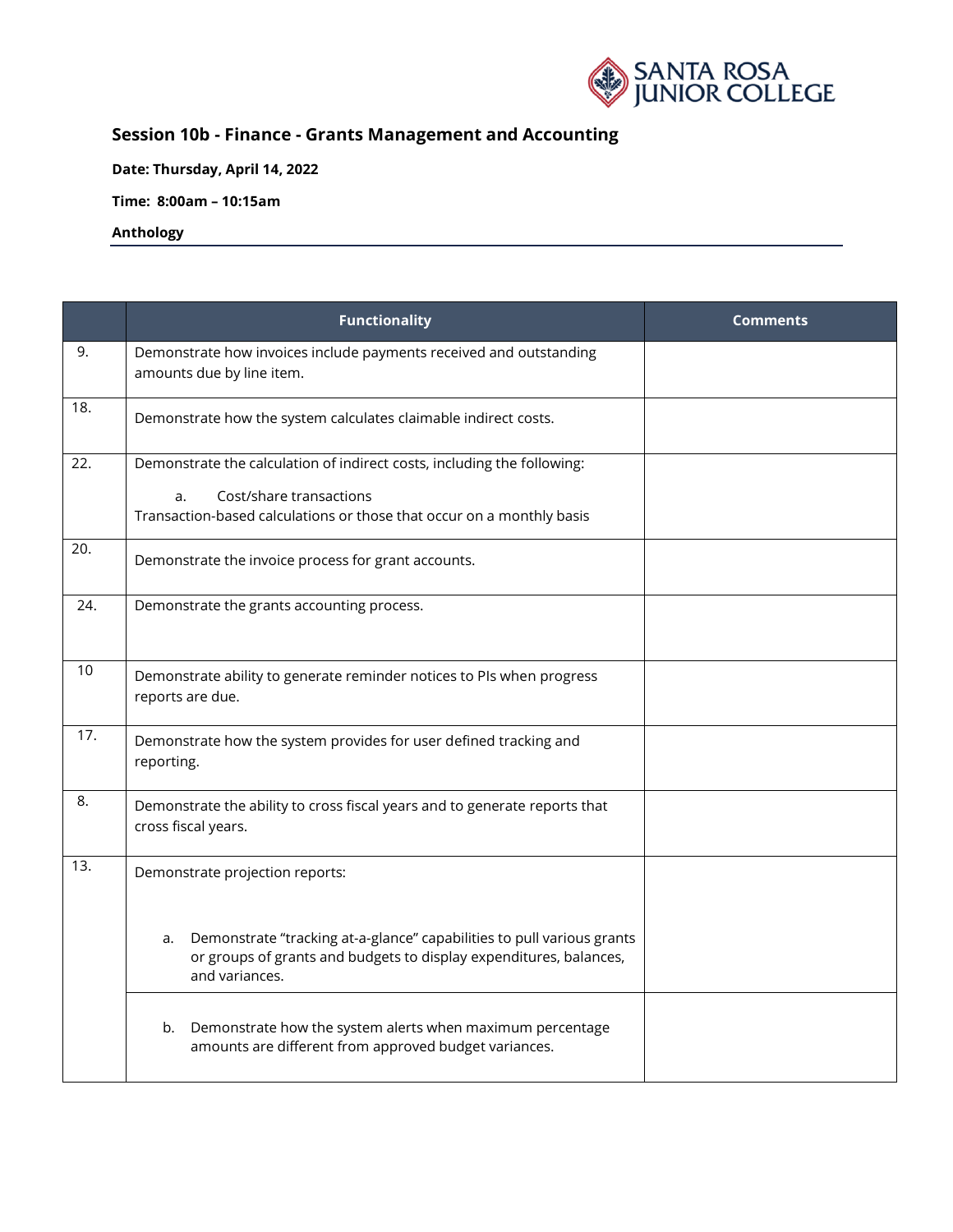

**Date: Thursday, April 14, 2022**

**Time: 8:00am – 10:15am** 

|     | <b>Functionality</b>                                                                                                                                                                      | <b>Comments</b> |
|-----|-------------------------------------------------------------------------------------------------------------------------------------------------------------------------------------------|-----------------|
| 14. | Demonstrate inception-to-date and year-to-date financial reports for<br>grants                                                                                                            |                 |
| 15. | Demonstrate how the system can send monthly/quarterly/bi-annual<br>reports or warnings regarding under or over expenditure of grants<br>funds specific to line items and/or object codes. |                 |
| 21. | At a high level, demonstrate the system's ability to generate reports that<br>are generally required for the management of grants and contracts.                                          |                 |
| 25. | Demonstrate the ability to run a comparable report with multiple<br>periods (years, quarters, etc)                                                                                        |                 |
| 26. | Demonstrate the ability to track reporting, duration, and other grant<br>information in the system and export to usable formats.                                                          |                 |